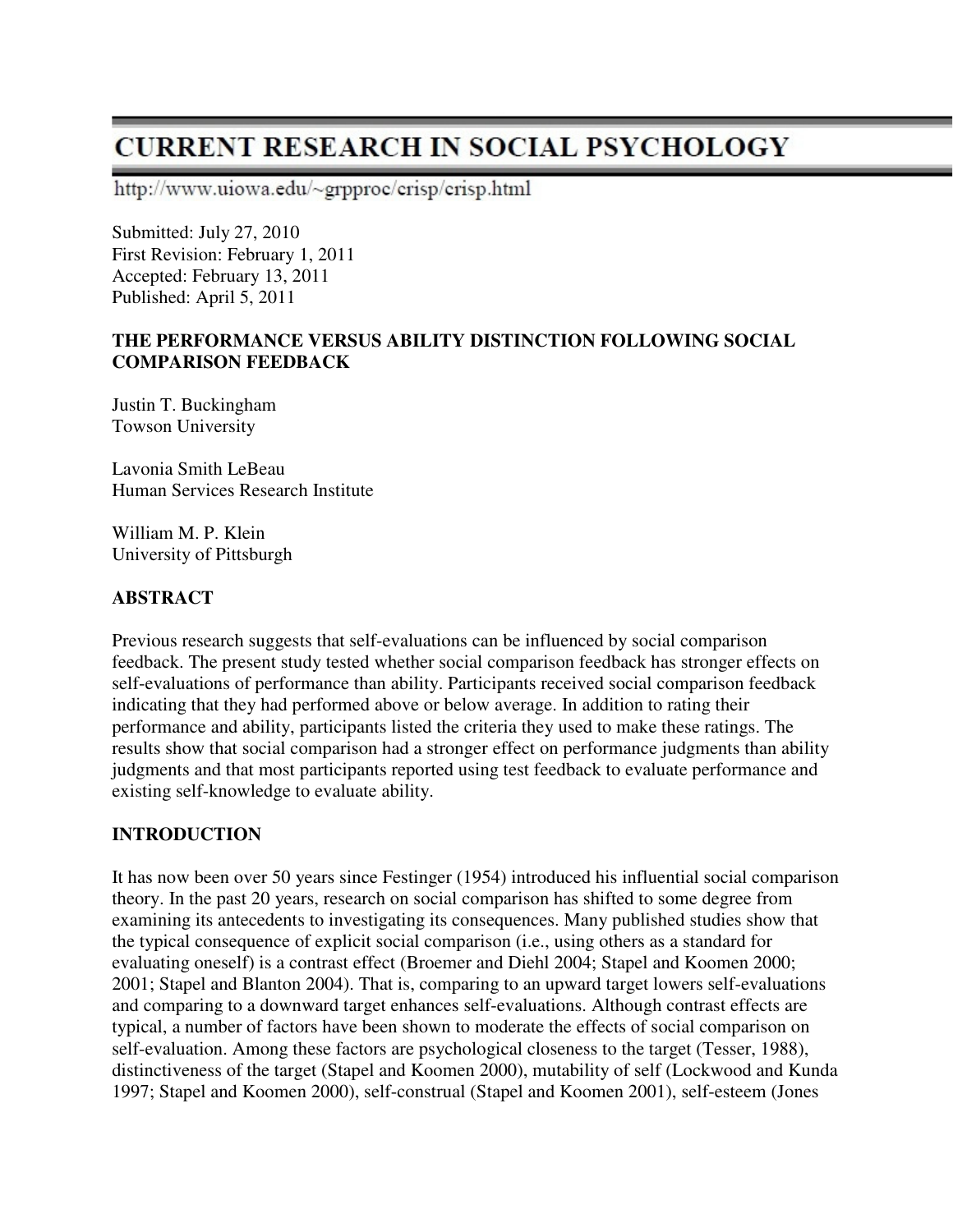and Buckingham 2005), and self-certainty (Pelham and Wachsmuth 1995). As exemplified by this list, research on moderators of social comparison effects has largely focused on characteristics of the target and the individual making the comparison.

Until recently, researchers have neglected to investigate the dimension on which individuals evaluate themselves as a possible moderator of social comparison effects; the present study is among the first to do so. There is reason to believe that the specificity of the evaluation dimension moderates the extent to which people apply relevant information. Logically, feedback about a specific instance should be more readily applied to self-evaluations of performance than to self-evaluations of the more general ability tested. For self-evaluations of performance, the feedback is the only information available. For self-evaluations of ability, the feedback may be weighed in the context of existing self-knowledge and therefore lose much of its impact.

Recent studies (Buckingham and Alicke 2002; Chambers and Windschitl 2009) have supported this logic by finding that effects of comparative feedback sometimes depend on the specificity of the evaluation dimension. That is, social comparison has been shown to have greater effects on more specific self-evaluations than on more global self-evaluations. In Buckingham and Alicke's studies, participants took a test of lie detection ability and received feedback indicating that they had scored above or below average and better or worse than a co-participant. Both comparison standards had significant orthogonal effects on participants' ratings of how well they had performed, but only comparison to the co-participant significantly affected their ratings of general lie detection ability. It appears that whereas participants were bound to use social comparison information to evaluate their *test performance*, they were impervious to at least some of the feedback when rating their *lie detection ability*. In Buckingham and Alicke's studies, it may have been easier for participants to withstand comparisons to the statistical average than to a salient individual.

The aim of the present research was to provide a further test of the hypothesis that social comparison feedback has stronger effects on self-evaluations of performance than ability. Furthermore, the present research investigates a mechanism that may explain the performance versus ability distinction. We describe this mechanism in the next section.

#### **Ambiguity of trait ratings**

We suspect that one mechanism that helps people maintain desirable self-evaluations of ability following feedback is the use of a broader range of self-evaluation criteria. We assume that whenever people evaluate themselves they must balance their preference for self-enhancement with a need for accuracy (Klein and Buckingham 2002; Kunda 1990). When people receive test feedback, their performance is verifiable. Therefore, when rating performance, it is difficult to use a biased self-evaluation process while also maintaining accuracy. Thus, ratings of performance are likely to be influenced by recent feedback. However, when rating ability, people are more likely to use additional criteria (such as their existing self-views) to minimize the effects of feedback (particularly unfavorable feedback) while still maintaining an "illusion of objectivity" (Armor 1999). This is evidenced by Buckingham and Alicke's (2002) finding (in Study 5) that feedback had a significant effect on ability ratings when the ability rating made reference to the specific performance (i.e., "As measured by this test, how would you rate your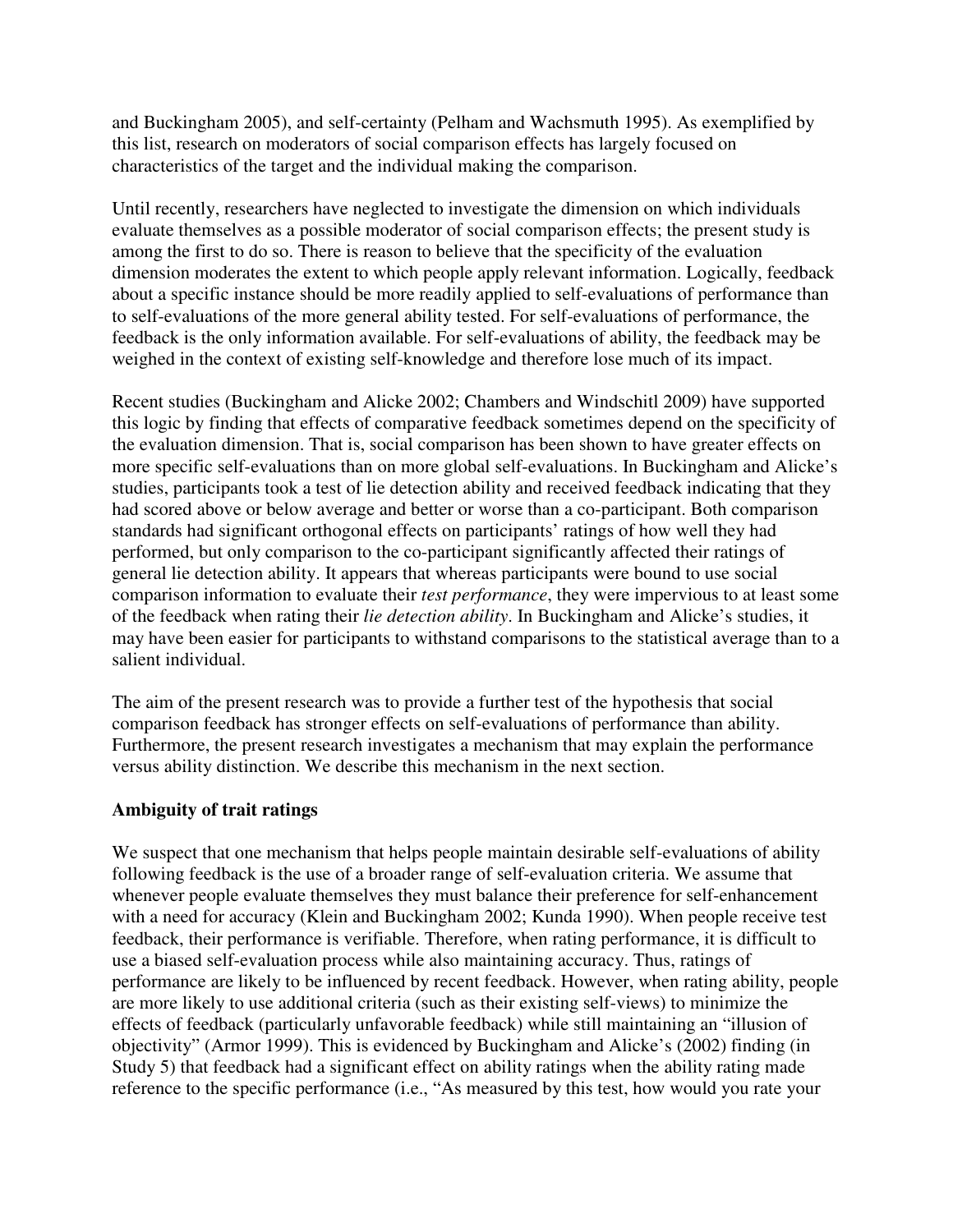lie detection ability?"). In addition, Dunning, Meyerowitz, and Holzberg (1989) have demonstrated that participants who are allowed to use a broader range of criteria have more positive self-evaluations than those who are forced to use very specific criteria. The general rule seems to be that ambiguity facilitates self-enhancement whereas specificity impairs it (Klein & Buckingham, 2002). This is also true when rating oneself relative to a target – self-enhancement is greater when comparing with less specific targets (Alicke, Klotz, Breitenbecher, Yurak, and Vredenburg 1995).

### **The present study**

In the present study, we expanded on Buckingham and Alicke's (2002) previous work by examining the criteria people use to evaluate performance and ability; this has not been done in previous studies and is an important step for understanding why social comparison has stronger effects on self-evaluations of performance than ability.

Participants were led to believe they scored above or below average on a social sensitivity test and then evaluated their performance and social sensitivity. Participants also listed the information they used to rate performance and social sensitivity. Consistent with Buckingham and Alicke (2002), we hypothesized that comparative feedback would have a stronger effect on self-evaluations of performance than ability. We also hypothesized that the distinction between performance and ability would be greatest in the condition in which participants made upward comparisons—which would suggest that participants are motivated to avoid using unfavorable feedback. On the criteria lists, we hypothesized that participants would be more likely to report using test feedback as a criterion for evaluating performance than social sensitivity; in contrast, we hypothesized that participants would be more likely to list chronic self-views and previous behavior as criteria for evaluating their social sensitivity than performance.

# **METHOD**

#### **Participants and design**

136 Towson University psychology students volunteered to participate in the experiment. They were randomly assigned to the upward or downward social comparison conditions. We also varied the objective scores used for feedback. An initial set of 83 participants were assigned scores of 11 out of 20 on the test of social sensitivity. These participants were led to believe the average score was either 16.02 (upward comparison) or 6.02 (downward comparison). During the same academic term, we collected data from a second set of 53 participants from the same participant pool. These participants were assigned scores of 14 out of 20 and averages of either 8.02 or 18.02. Other than the numerical change in the feedback, all procedures remained the same. Because the change in scores resulted only in a main effect [1] and this factor did not qualify any of our findings, we will report results from the combined data set and not discuss objective scores further. The dependent variables were ratings of performance and social sensitivity as well as open-ended lists of the criteria participants used to evaluate performance and ability.

#### **Procedure**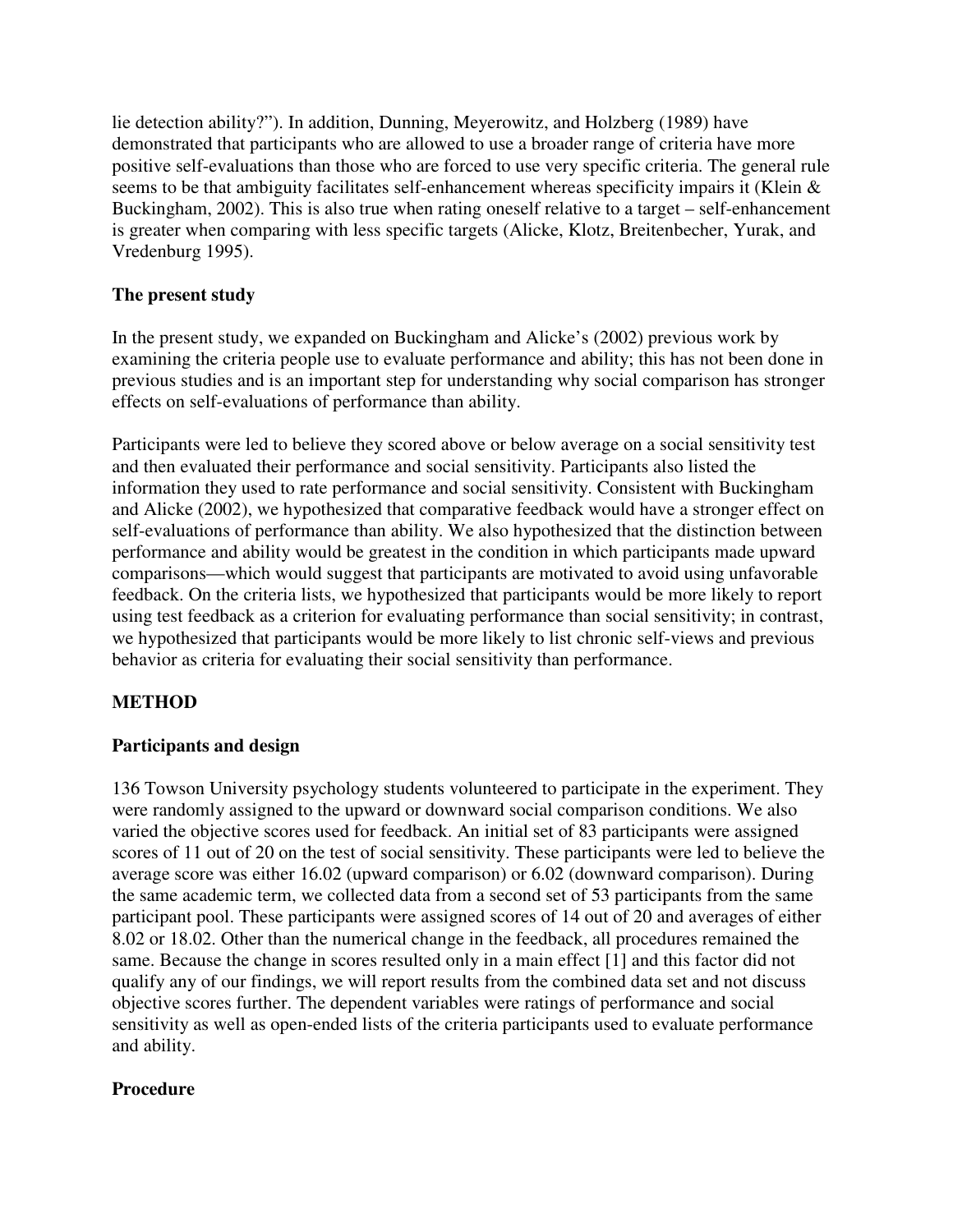Participants arrived in groups of 2 or 3 and were seated in individual laboratory cubicles. Following from the procedure used in Pyszczynski, Greenberg, and LaPrelle (1985), participants read an instruction sheet that defined social sensitivity as "the ability to perceive other peoples' reactions to events; to know what they're thinking and feeling" (p. 199) and explained that they would be taking the Illinois Social Sensitivity Test (ISST). In addition, participants were told that people who do well on this test tend to have happier, more successful friendships, marriages, and other interpersonal relationships. The fictitious ISST we used required that participants select the word most commonly (based on a large survey) associated with a target word.

Participants were allowed 7 minutes to complete the 20-item test. After collecting the tests, the experimenter went to another laboratory room ostensibly to score the tests. After 2 minutes, the experimenter returned with feedback indicating the participant's score and the average score, which was said to be based on 250 Towson students who had already taken the test.

Participants then completed a questionnaire in which they were asked to recall their test score and the average score. Participants also rated their performance, "How well do you think you performed on the social sensitivity test?" and ability, "How would you rate your social sensitivity?" on scales from 0 (very poor) to 10 (very good). In two separate items on the same page, participants were asked to list all the information they used to rate their test performance and social sensitivity, respectively.

## **RESULTS**

#### **Excluded data**

Six participants failed to accurately recall the average score and/or their own score and their data were therefore excluded from the analyses.

#### **Self-Evaluations**

The primary analysis was a 2 (Social Comparison: upward vs. downward) X 2 (Evaluation Dimension: performance vs. ability) ANOVA with repeated measures on the evaluation dimension factor because each participant self-evaluated on both performance and ability. This analysis revealed a significant main effect of evaluation dimension such that participants evaluated their social sensitivity ability ( $M = 7.23$ ,  $SD = 1.53$ ) more favorably than their test performance ( $M = 6.22$ ,  $SD = 1.76$ ),  $F(1, 128) = 60.32$ ,  $p < .001$ ,  $r = .57$  [2]. Furthermore, there was a significant main effect of social comparison direction such that participants in the downward comparison condition  $(M = 7.24, SD = 1.14)$  had higher self-evaluations (collapsed across the performance vs. ability dimension) than participants in the upward comparison condition ( $M = 6.11$ ,  $SD = 1.50$ ),  $F(1, 128) = 24.05$ ,  $p < .001$ ,  $r = .40$ , suggesting that the manipulation of feedback valence was successful.

Of most importance, these main effects were qualified by the hypothesized Social Comparison X Evaluation Dimension interaction,  $F(1, 128) = 19.93$ ,  $p < .001$ . Simple effects tests showed that social comparison had a strong and significant effect on self-evaluations of performance, *F*(1,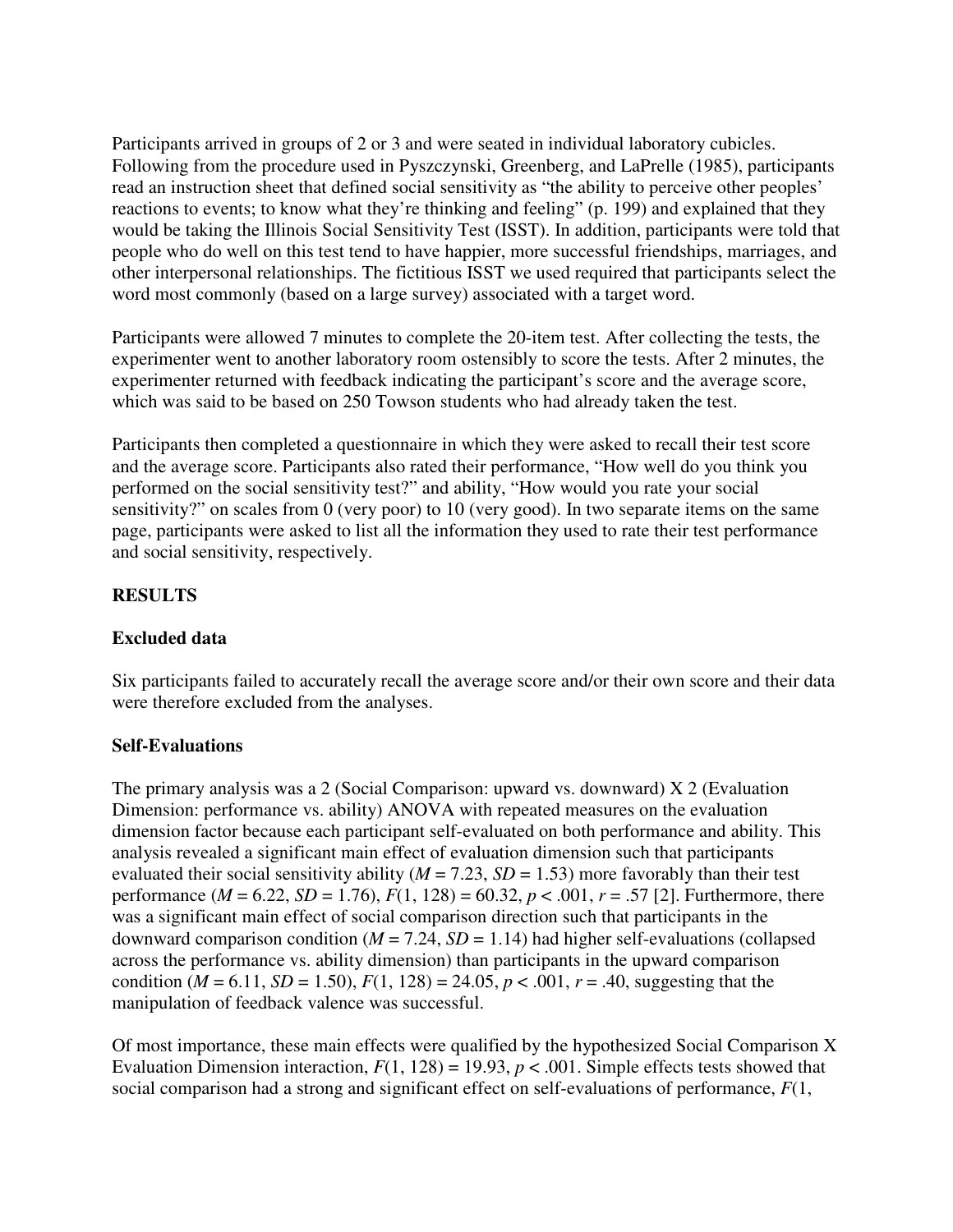128) = 41.67,  $p < .001$ ,  $r = .50$ . Participants in the downward comparison condition ( $M = 7.01$ ,  $SD = 1.22$ ) had more favorable evaluations of their performance than participants in the upward comparison condition ( $M = 5.27$ ,  $SD = 1.84$ ). By comparison, the effect of social comparison on self-evaluations of social sensitivity was weaker and non-significant,  $F(1, 128) = 3.86$ ,  $p > .05$ , *r*  $= .17$ . Participants in the downward comparison condition ( $M = 7.46$ ,  $SD = 1.39$ ) had slightly more favorable self-evaluations of their ability than participants in the upward comparison condition ( $M = 6.94$ , SD = 1.65), but the difference was much smaller than on the performance dimension. As predicted, the effect size for performance was significantly larger than for ability, *z* = 3.02, *p* < .05.

To specifically examine the hypothesis that performance versus ability differences would be found in the upward comparison condition more so than in the downward comparison condition, we also tested the simple effects of evaluation dimension within each feedback condition. There was a moderately strong and significant effect of evaluation dimension in the downward comparison condition,  $F(1, 70) = 8.44$ ,  $p < .01$ ,  $r = .33$ , with participants rating their social sensitivity ( $M = 7.46$ ,  $SD = 1.39$ ) more favorably than their performance ( $M = 7.01$ ,  $SD = 1.22$ ). As expected, a stronger effect was found in the upward comparison condition,  $F(1, 58) = 50.79$ ,  $p < .001$ ,  $r = .68$  with participants again rating their social sensitivity ( $M = 6.94$ ,  $SD = 1.65$ ) significantly higher than their performance ( $M = 5.27$ ,  $SD = 1.84$ ). Importantly, the effect size in the upward comparison condition was significantly larger than in the downward comparison condition,  $z = 2.70$ ,  $p < .05$ .

#### **Criteria lists**

A student who was unfamiliar with our predictions and blind to condition coded participants' lists of the criteria they reported using to evaluate their performance and ability. The coder judged whether participants had mentioned each of the following three types of information in their criteria lists: (a) test score, (b) the average score or performance of others, and (c) behaviors or self-views unrelated to performance on this specific test (e.g., "I'm very sensitive with my friends' feelings"). We checked the reliability of the coder's ratings by having another student independently code responses from 25% of the sample. Inter-rater reliability for each of the judgments was acceptable ( $\alpha$ 's ranged from .78 to .94).

We analyzed the coded responses for each type of information with a 2 (Social Comparison: upward vs. downward)  $X$  2 (Mention Information: yes vs. no) chi-square analysis. On the lists of information used to evaluate their test performance, the majority of participants mentioned social comparison information (55%) and their score (64%), but very few participants (15%) mentioned behaviors or self-views unrelated to this specific test. Social comparison feedback had no significant effect on whether participants mentioned their score, social comparison, or self-views,  $p > .05$ .

We observed a very different pattern of results on the social sensitivity criteria lists. Here, most participants mentioned behaviors or self-views unrelated to the specific test (76%) and relatively few mentioned their scores (23%) or the comparison feedback (13%). In addition, there was a significant effect of social comparison on whether participants mentioned social comparison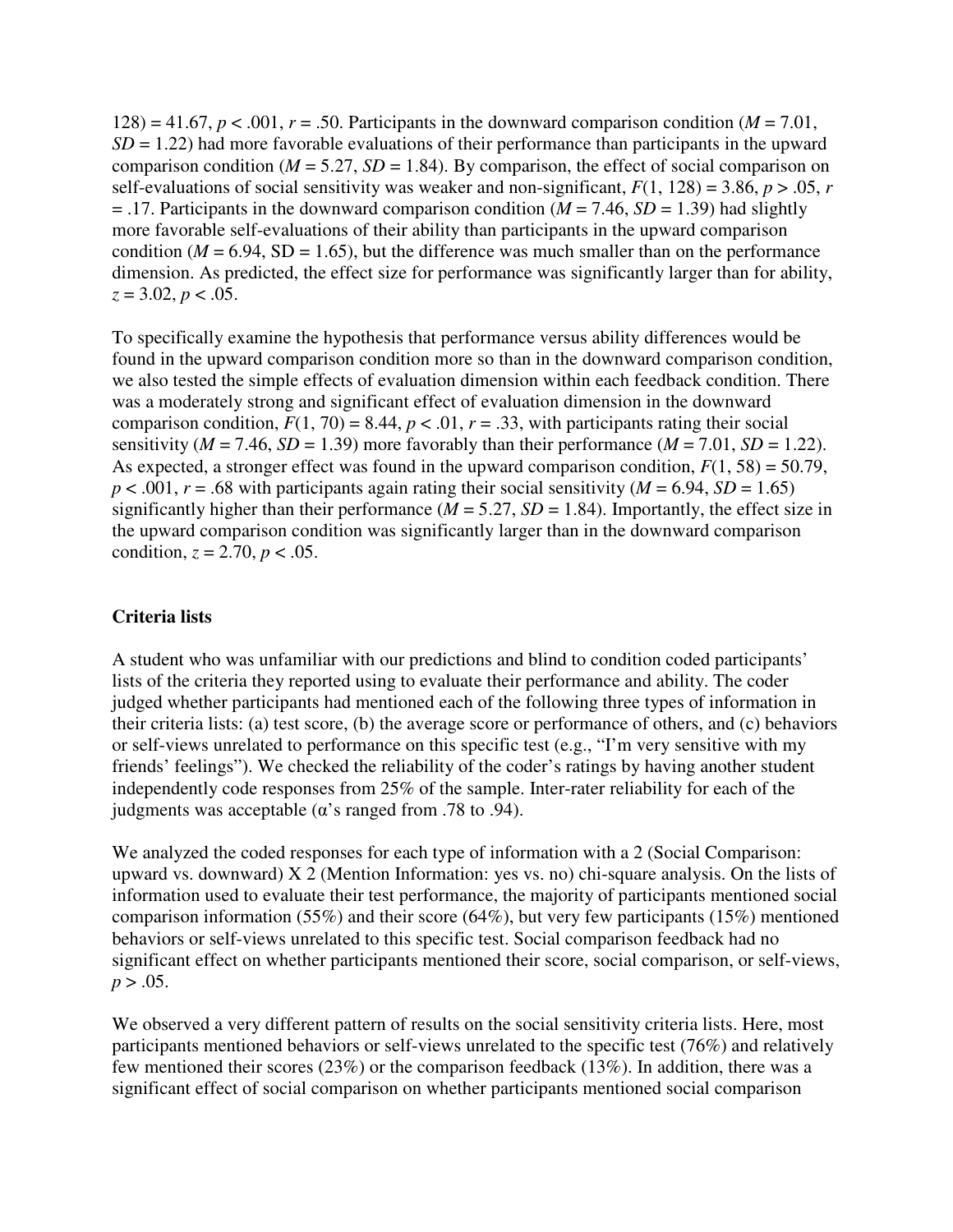information as a criterion. This effect is consistent with a self-serving bias: Participants who received downward comparison feedback mentioned the social comparison information more frequently than participants who received upward comparison feedback (19% vs. 5%) Chi-square  $(1) = 5.35, p < .05$ . Social comparison did not significantly affect whether participants mentioned their scores or self-views,  $p's > .05$ .

### **DISCUSSION**

The current study replicates and extends previous research by Buckingham and Alicke (2002) showing that aggregate social comparison feedback has stronger effects on ratings of performance than corresponding ability. The main purpose of the present study was to investigate the mechanism(s) underlying the performance versus ability distinction and to explore the role of self-enhancement. We hypothesized and found that participants reported using different criteria to evaluate performance vis-à-vis ability. In the present study, most participants reported using test feedback to evaluate performance and information about their previous behavior or existing self-views to evaluate social sensitivity.

The present data also show that the performance versus ability distinction is larger when people receive unfavorable feedback than when they receive favorable feedback. We expected participants to show a similar preference for downward comparison information on their lists of criteria used to evaluate ability. In support of this hypothesis, social comparison direction had a significant effect on whether participants listed the feedback as a criterion for evaluating their abilities. Participants who scored above average were almost four times as likely to mention using the average as a criterion for evaluating their social sensitivity than those who scored below average.

Are differences in criteria responsible for differences in self-evaluations of performance and ability? Correlations indicated that listing one's test score as a criterion for evaluating ability was negatively related to ratings of social sensitivity  $(r = -.25, p < .01)$  whereas listing self-views as a criterion was positively related to such ratings ( $r = .25$ ,  $p < .01$ ). However, these data do not rule out possible third variables or the possibility that differences in ratings led to differences in criteria lists. For instance, it is possible that participants used the criteria lists as a way to justify their ratings. In addition, the fact that criteria lists and self-evaluations were only modestly correlated suggests that the criteria lists only captured a small portion of the criteria participants actually used. This result is probably due the fact that people do not always have accurate insight into the criteria they use to self-evaluate (cf. Nisbett and Wilson 1977). Nevertheless, the overall pattern of results for criteria lists matches the pattern for quantitative self-evaluations quite well. On ratings of performance, most participants said they used social comparison as a criterion and social comparison had a significant effect. On ratings of ability, most participants said they did not use social comparison as a criterion and social comparison had no significant effect.

The present findings suggest an important limitation to social comparison effects. Previous research has shown that social comparison can lead people to see themselves as more or less intelligent, skilled, or attractive (e.g., Stapel and Koomen 2001). Such effects have most reliably been demonstrated when the relevance of the social comparison for self-evaluation is carefully hidden (e.g., by exposing participants to a social comparison target as part of a bogus social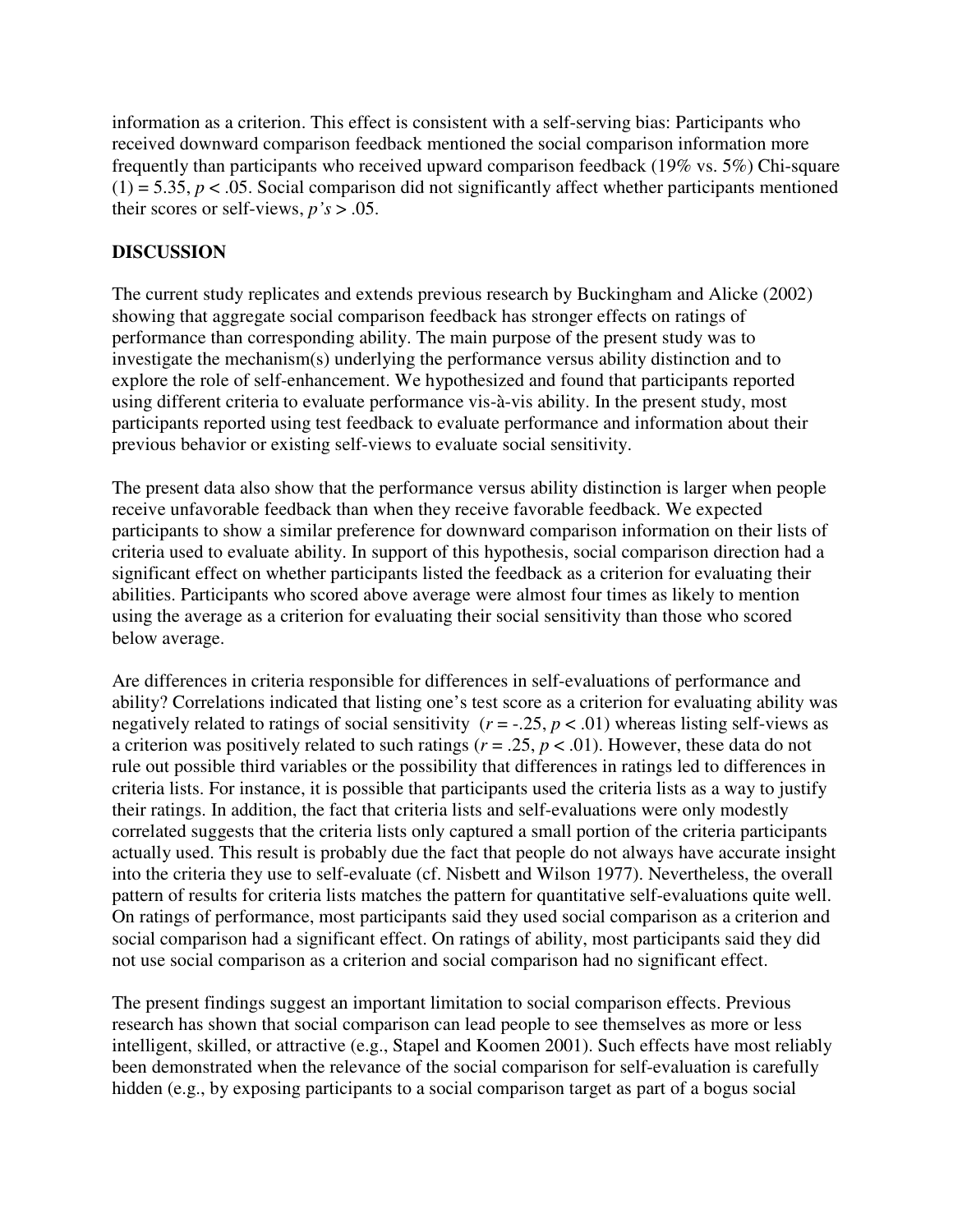perception study). When people receive explicit social comparison feedback (e.g., comparative performance feedback), they may be better prepared to resist being influenced by such feedback – particularly if they have the cognitive resources to do so (Gilbert, Giesler, and Morris 1995). Therefore, despite the affective consequences of upward and downward comparison, people may sometimes be able to avoid fluctuations in their self-views at the trait level.

The present research suggests that making a distinction between specific and global evaluations may serve to maintain favorable overall perceptions of the self. In the achievement domain, the distinction may have a self-evaluation maintenance function. Distinguishing between performance and ability may allow people to overcome minor obstacles such as poor performance and maintain favorable self-evaluations so that they continue pursuing important goals.

## **ENDNOTES**

1. The effect of objective information was significant,  $F(1, 126) = 11.64$ ,  $p < .01$ ,  $r = .29$ . Participants who received higher objective scores ( $M = 7.19$ ,  $SD = 1.18$ ) had more favorable selfevaluations than participants who received lower objective scores  $(M = 6.41, SD = 1.50)$ .

2. Effect sizes in this paper are all reported in terms of the Pearson correlation (*r*), as suggested by Rosenthal and Rosnow (1991). According to Cohen (1992), *r* values of .10, .30, and .50 are considered small, medium, and large, respectively.

### **REFERENCES**

- Alicke, Mark D., M. L. Klotz, David L. Breitenbecher, Tricia J. Yurak, and Debbie S. Vredenburg. 1995. "Personal Contact, Individuation, and the Better-Than-Average Effect." *Journal of Personality and Social Psychology* 68:804-25.
- Armor, David A. 1999. "The Illusion of Objectivity: A Bias in the Perception of Freedom from Bias." *Dissertation Abstracts International: Section B* 59:5163.
- Broemer, Philip and Michael Diehl. 2004. "Evaluative Contrast in Social Comparison: The Role of Distinct and Shared Features of the Self and Comparison Others." *European Journal of Social Psychology* 34:25-38.
- Buckingham, Justin T. and Mark D. Alicke. 2002. "The Influence of Individual versus Aggregate Social Comparison and the Presence of Others on Self-Evaluations." *Journal of Personality and Social Psychology* 83:1117-30.
- Chambers, John D. and Paul D. Windschitl. 2009. "Evaluating One Performance Among Others: The Influence of Rank and Degree of Exposure to Comparison Referents." *Personality and Social Psychology Bulletin* 35:776-92.

Cohen, Jacob. 1992. "A Power Primer." *Psychological Bulletin* 14:155-9.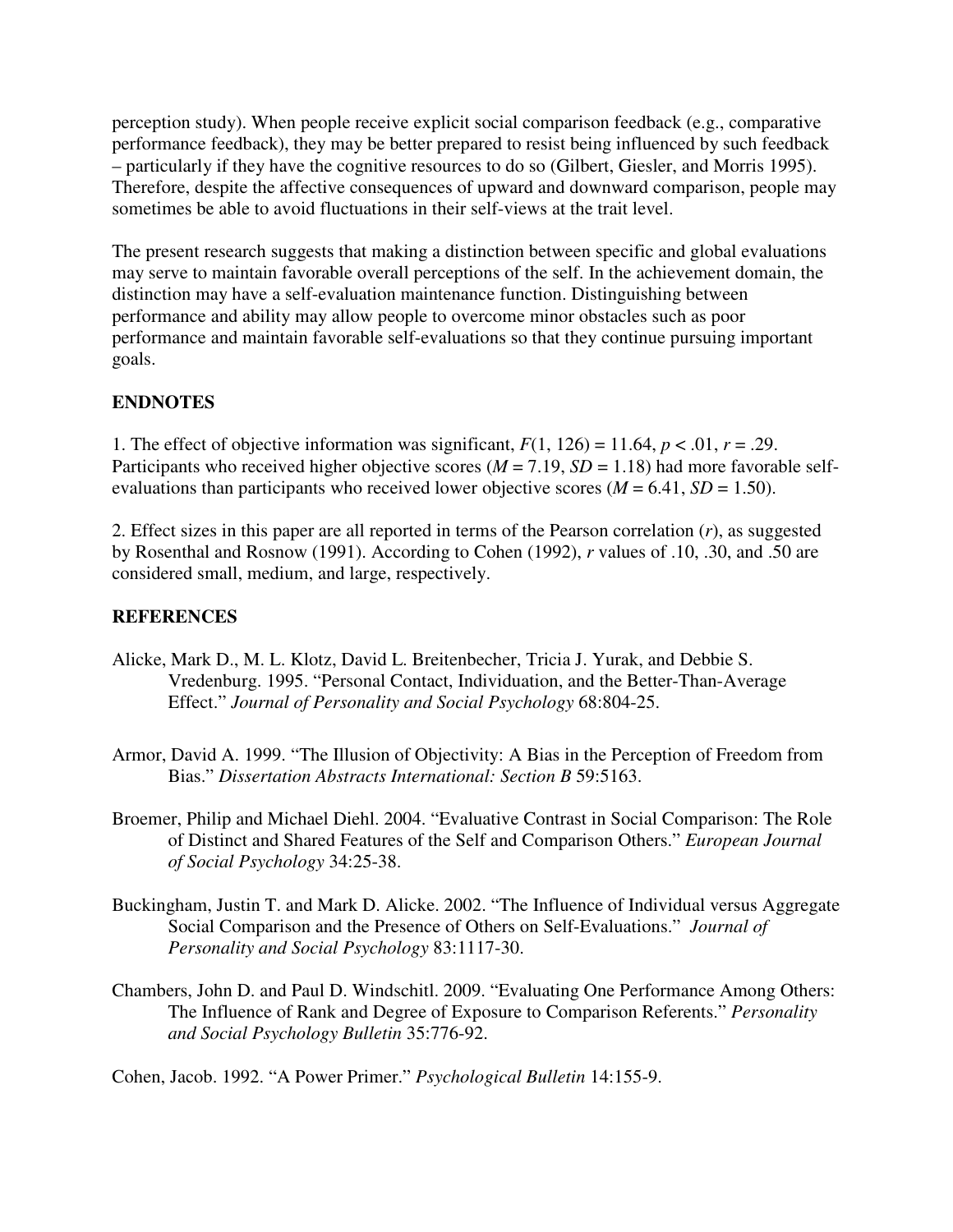Dunning, David A, Judith A. Meyerowitz, and Amy D. Holzberg. 1989. "Ambiguity and Self-Evaluation: The Role of Idiosyncratic Trait Definitions in Self-Serving Assessments of Ability." *Journal of Personality and Social Psychology* 57:1082-90.

Festinger, Leon. 1954. "A Theory of Social Comparison Processes." *Human Relations* 7:117-40.

- Gilbert, Daniel. T., R. Brian Giesler, and Kathryn A. Morris. 1995. "When Comparisons Arise." *Journal of Personality and Social Psychology* 69:227-36.
- Jones, April M. and Justin T. Buckingham. 2005. "Self-Esteem as a Moderator of the Effect of Social Comparison on Women's Body Image." *Journal of Social and Clinical Psychology* 24:1086-1109*.*
- Klein, William M. P. and Justin T. Buckingham. 2002. "Self-Other Biases in Judgments of Ambiguous Performance and Corresponding Ability." *Psychologica Belgica* 42:43-64.
- Kunda, Ziva. 1990. "The Case for Motivated Reasoning." *Psychological Bulletin* 108:480-98.
- Lockwood, Penelope and Ziva Kunda. 1997. "Superstars and Me: Predicting the Impact of Role Models on the Self." *Journal of Personality and Social Psychology* 73:91-103.
- Nisbett, Richard E. and Timothy D. Wilson. 1977. "Telling More Than We Can Know: Verbal Reports on Mental Processes." *Psychological Review* 84:231-59.
- Pelham, Brett W. and Jeff Orson Wachsmuth. (1995). "The Waxing and Waning of the Social Self: Assimilation and Contrast in Social Comparison." *Journal of Personality and Social Psychology* 69:825-38.
- Pyszczynski, Tom, Jeff Greenberg, and John LaPrelle. 1985. "Social Comparison after Success and Failure: Biased Search for Information Consistent with a Self-Serving Conclusion." *Journal of Experimental Social Psychology* 21:195-211.
- Rosenthal, Robert and Ralph L. Rosnow. 1991. *Essentials of Behavioral Research: Methods and Data Analysis* (2nd edition). New York: McGraw-Hill.
- Stapel, Diederik A. and Hart Blanton. 2004. "From Seeing to Being: Subliminal Social Comparisons Affect Implicit and Explicit Self-Evaluations." *Journal of Personality and Social Psychology* 87:468-81.
- Stapel, Diederik A. and Willem Koomen. 2000. "Distinctness of Others, Mutability of Selves: Their Impact on Self-Evaluations." *Journal of Personality and Social Psychology* 79: 1068-87.
- Stapel, Diederik A. and Willem Koomen. 2001. "I, We, and the Effects of Others on Me: How Self-Construal Level Moderates Social Comparison Effects." *Journal of Personality and Social Psychology* 80:766-81.